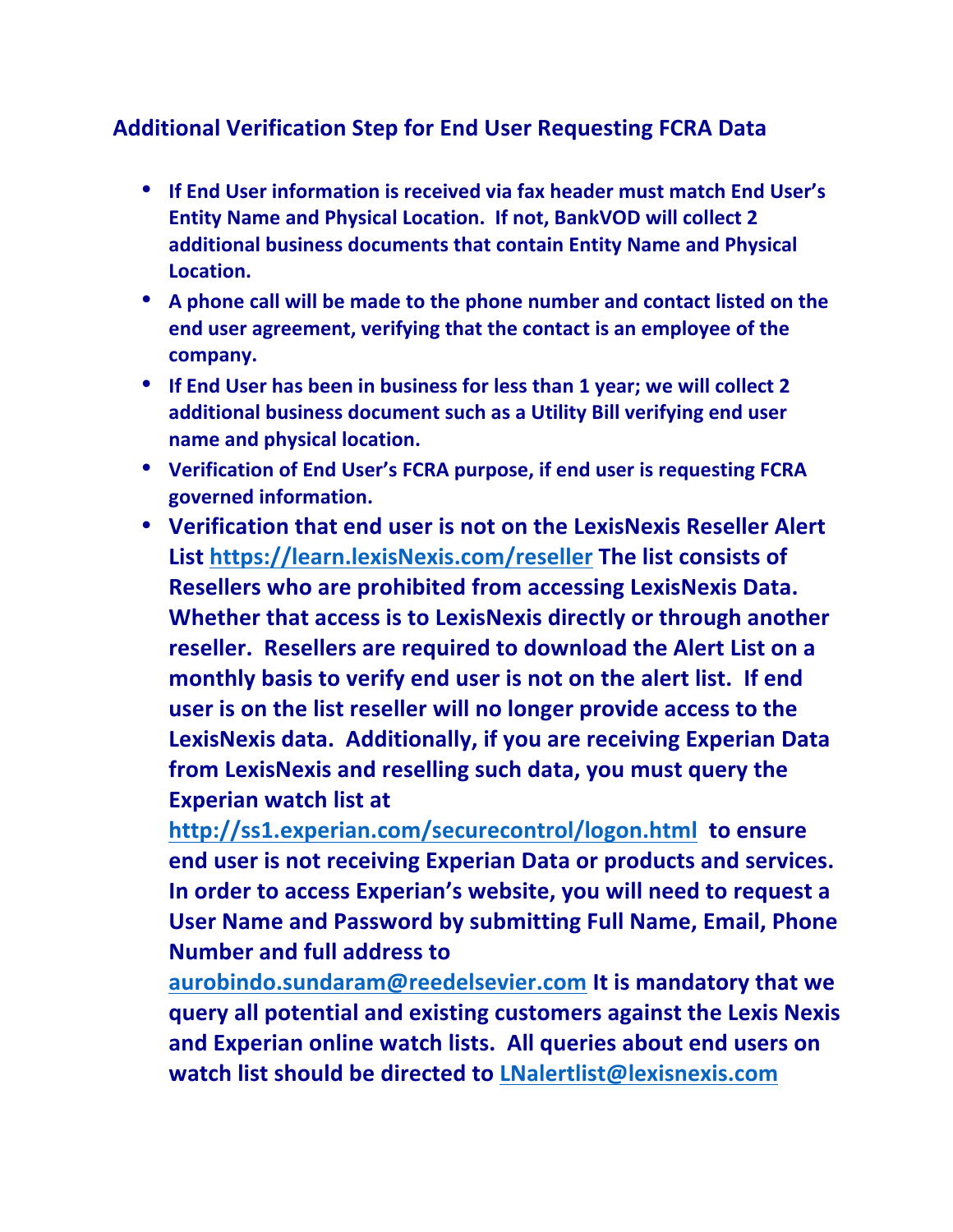• Verification that end user is not on the Office of Foreign Assets **Control list** http://www.treas.gov/enforcement/ofac/sdn/index.shtml

**Site inspection is required for all end users request access to 5A** or FCRA data: Unless an exemption set fourth below, all **requestor of 5A or FCRA must have a physical site inspection** conducted by reseller with LexisNexis approved form or authorized 3<sup>rd</sup> party inspector by 3 credit bureaus.

- Take 2 photographs of end users premises, one of the **exterior and one of the interiors.**
- Site inspections should be done to resolve any end user account discrepancy that cannot be resolved otherwise, or when LexisNexis request such inspections in its sole **discretion.**

**End users meeting any of the following requirements are exempt from** site inspections. Reseller may still elect to conduct a site inspection at **its discretion.**

- **a. Publically Traded on NYSE, NASDAQ or Amex**
- **b. 501(c) (3) Non Profits**
- **c.** Any entity from one of the following organizations:
	- **OCC-Banks**
	- **Member of the Federal Reserve System**
	- **Banks insured by FDIC**
	- Saving Associations insured by Director of the Office of **Thrift Supervision (insured by FDIC)**
	- **Federal Credit Union Act (National CU Credit Board)**
	- **FAA (Air Carriers)**